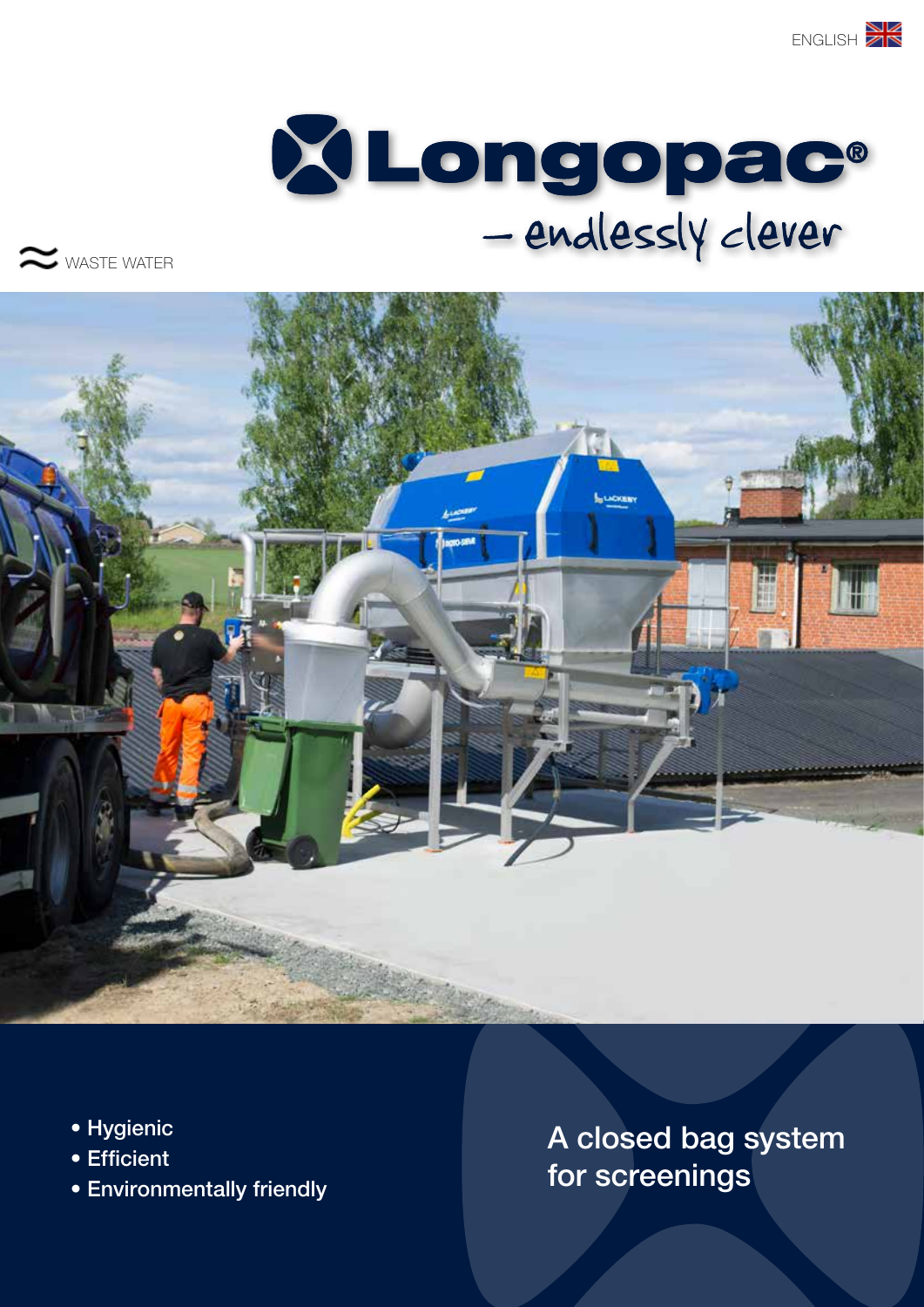















*Paxxo offers custom discharge retrofit fabrication in order to mount the Longopac Fill 1H & 2V adapters to most discharges on existing equipment that is already installed in the field. Also, we now offer a dual role solution which serves as UV and*  wind protection. This product helps prevent the cassette bag from being blown off by the wind and is supplied with the *necessary hardware to attach it to the existing discharge.*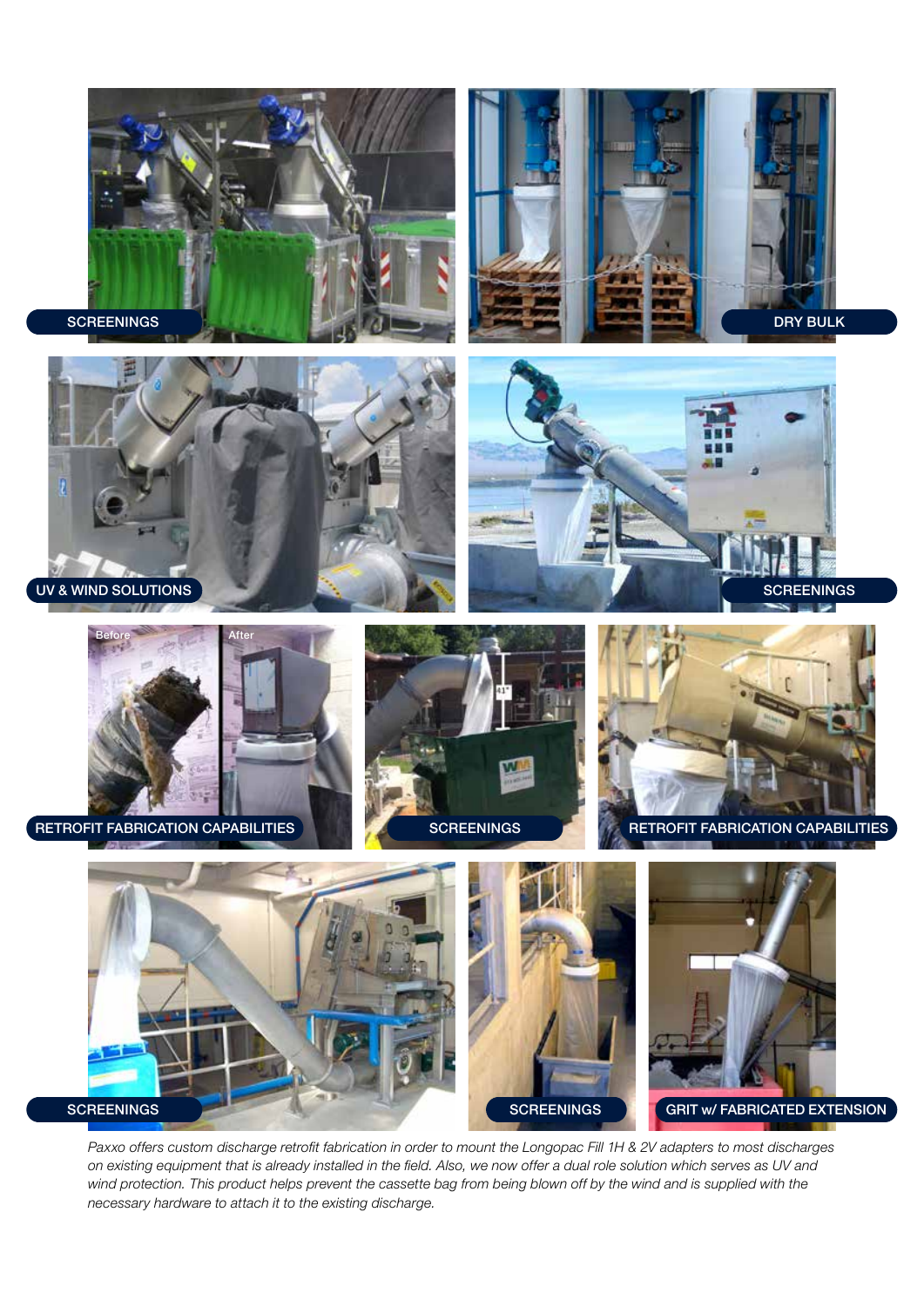## A closed bag system for screenings, grit and sludge

The handling of screenings, grit and sludge is a well known environmental and health problem in all sizes of sewage treatment plants. Even with improved ventilation in most screening and press buildings, a high concentration of bacteria and fungus spores can develop. These factors can produce poor air quality; this can lead to an unhealthy working environment and result in increased probability for chronic asthma, allergies and diseases in the pulmonary tissues and the intestinal tract.

Longopac Fill solves this problem in both a practical and efficient way. Longopac Fill consists of a closed bag system, which can easily be connected to the discharge point of your machine. The screenings, grit or sludge is deposited into the continuous Longopac bag, which will also provide odor containment and help control spillage associated with the collection of wet screenings and grit. The Longopac is easy to seal and the material and odors are trapped inside the Longopac bag.

## LONGOPAC FILL ADAPTER AND HOLDER

The cassette holder is manufactured in ABS plastic and the adapter is manufactured in stainless steel. It is designed to fit on any discharge chute with an outside diameter up to 460 mm.

## LONGOPAC BAG CASSETTE

The cassette is a continuous liner, manufactured in environmentally sound polythene that can be incinerated without any hazards. Each cassette bag is 90m respective 45m long.



*Staffanstorp Municipal Sewage Treatment Plant in Sweden has installed a Longopac Fill for the handling of screenings.*



Longopac Maxi Strong *Item no. 10220, 90 m long Dart drop 700 g* Longopac Mini Strong *Item no. 10600, 45 m long Dart drop 470 g*



Longopac Fill 1H A cassette holder designed for mounting to a machine with horizontal discharge (30-90°). Max. diameter 380.



Longopac Fill 2V A cassette holder designed for mounting to a machine with vertical discharge (30- 90°). Max.diameter 400.



Longopac FIll Mini A cassette holder designed for mounting to a machine with vertical discharge (0- 90°). Max. diameter 250.



Longopac Fill Maxi XL A cassette holder designed for mounting to a machine with vertical discharge (0-90°). Max. diameter 460.